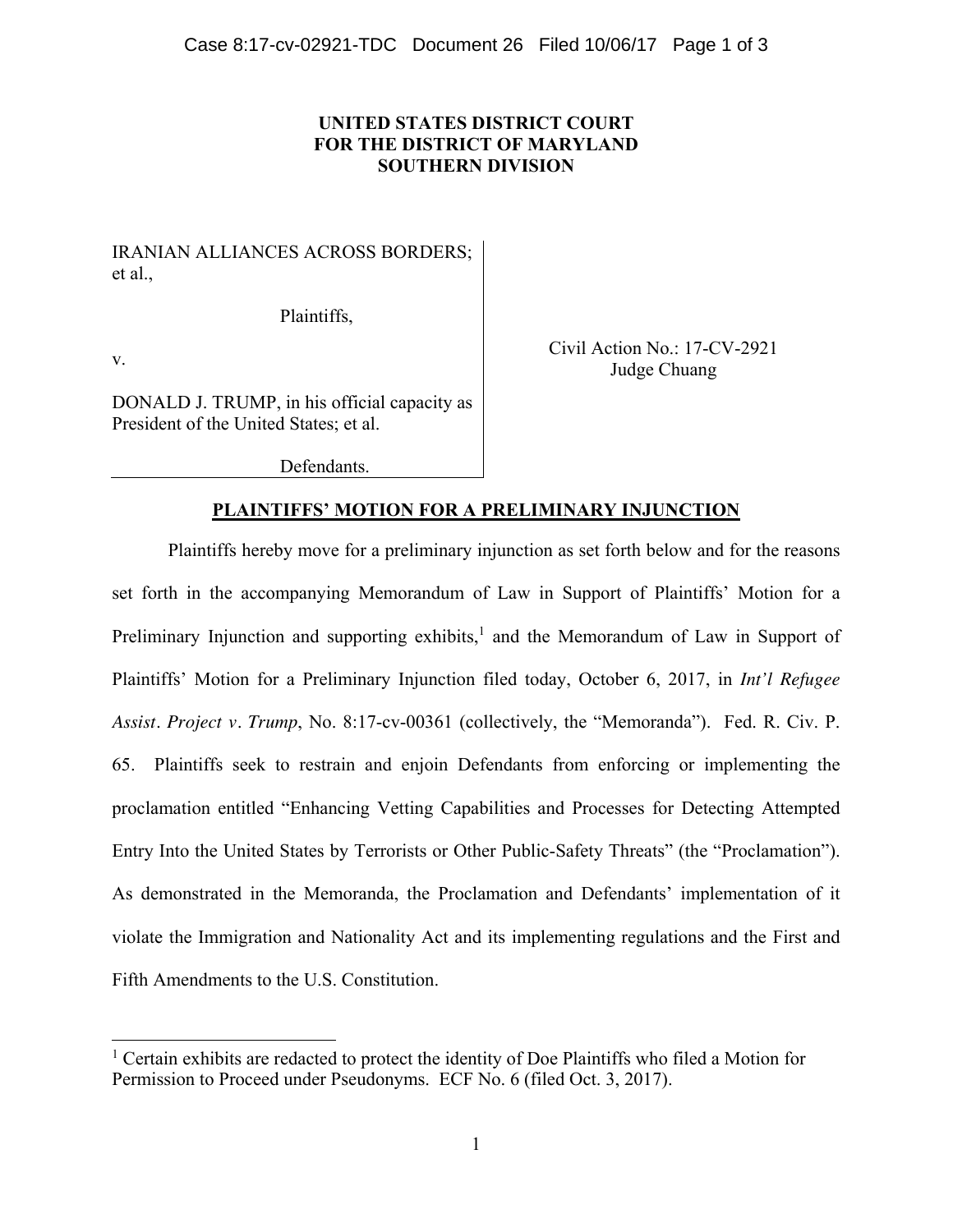For the foregoing reasons, Plaintiffs respectfully request that this Court grant their Motion for a Preliminary Injunction.

A proposed Order is attached.

Dated: October 6, 2017 Respectfully submitted,

Johnathan Smith Sirine Shebaya (Bar # 07191) MUSLIM ADVOCATES P.O. Box 66408 Washington, D.C. 20035 Tel: (202) 897-2622 Fax: (415) 765-1774 johnathan@muslimadvocates.org sirine@muslimadvocates.org

Richard B. Katskee (Bar # 27636) Eric Rothschild Andrew Nellis^ AMERICANS UNITED FOR SEPARATION OF CHURCH AND STATE 1310 L St. NW, Ste. 200 Washington, D.C. 2005 Tel: (202) 466-3234 Fax: (202) 466-3353 katskee@au.org rothschild@au.org nellis@au.org

 $\sqrt{s}$ / Mark H. Lynch (Bar # 12560) Mark W. Mosier\* Herbert L. Fenster\*\* José E. Arvelo\* John W. Sorrenti\* Marianne F. Kies (Bar # 18606) COVINGTON & BURLING LLP One City Center 850 10th Street, NW Washington, D.C. 20001 Tel: (202) 662-6000 Fax: (202) 662-6302 mlynch@cov.com mmosier@cov.com hfenster@cov.com jarvelo@cov.com jsorrenti@cov.com mkies@cov.com

Rebecca G. Van Tassell\* COVINGTON & BURLING LLP 1999 Avenue of the Stars Los Angeles, California 90067 Tel: (424) 332 4800 Fax: (424) 332-4749 RVanTassell@cov.com

\* *Pro hac vice* applications pending.

\*\* *Pro hac vice* application forthcoming.

^ Admitted only in New York; supervised by Richard B. Katskee, a member of the D.C. Bar.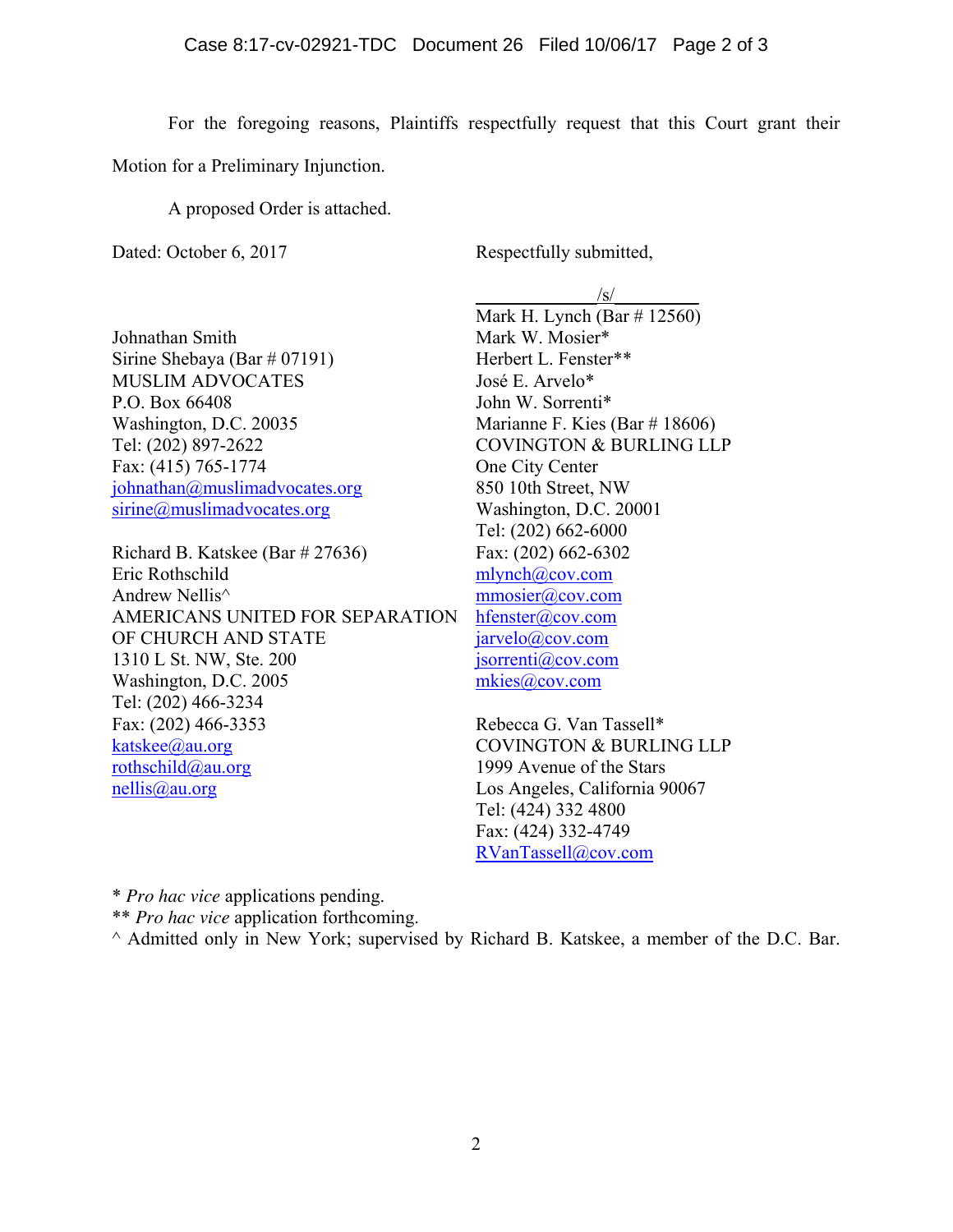# **CERTIFICATE OF SERVICE**

I hereby certify that, on October 6, 2017, a copy of the foregoing document and its attachments was served on counsel for Defendants, via CM/ECF.

 $/\text{s}/\text{s}$ Mark H. Lynch (Bar # 12560)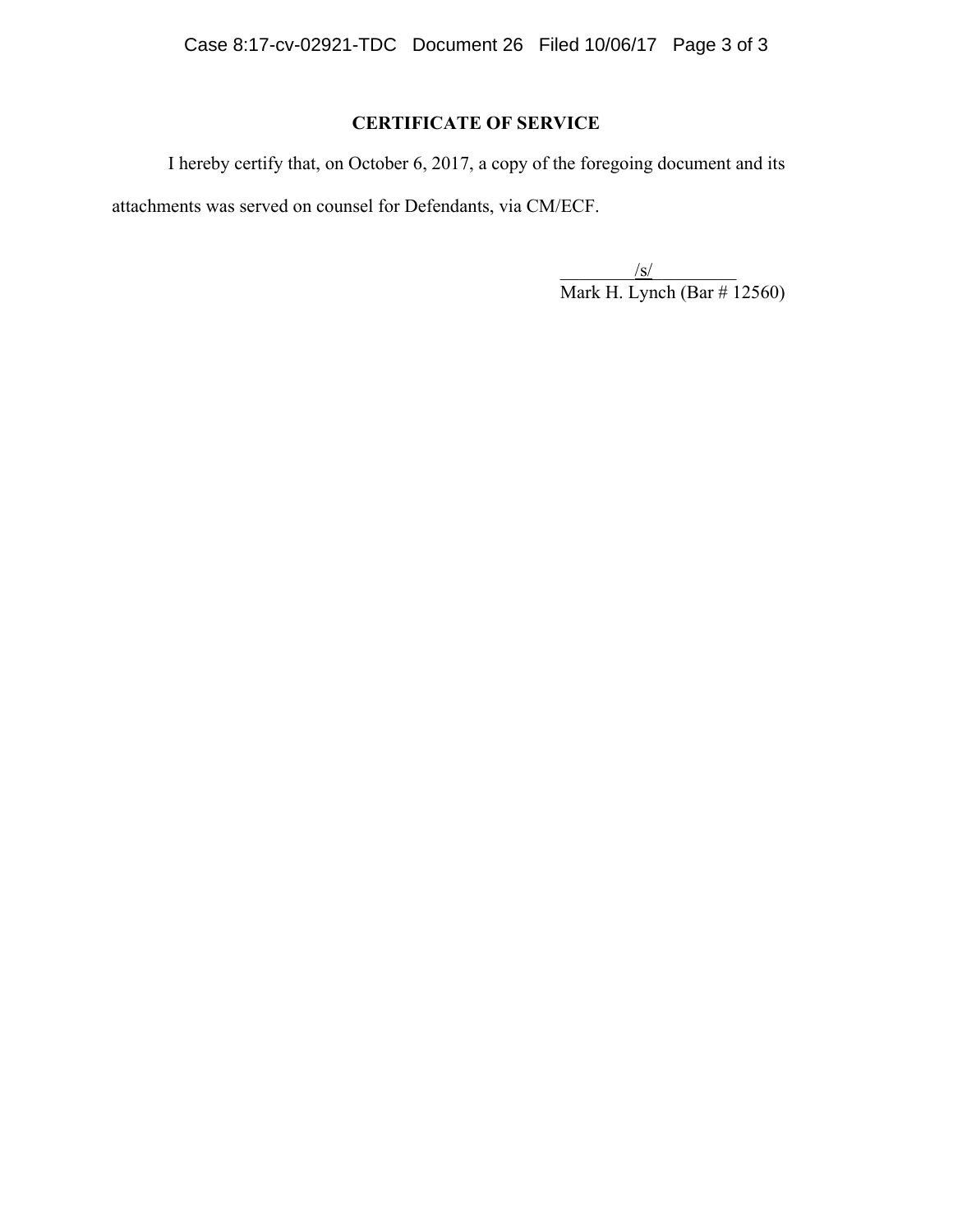## **UNITED STATES DISTRICT COURT FOR THE DISTRICT OF MARYLAND SOUTHERN DIVISION**

IRANIAN ALLIANCES ACROSS BORDERS; et al.

Plaintiffs,

v.

DONALD J. TRUMP, in his official capacity as President of the United States; et al.

Civil Action No.: 17-CV-2921 Judge Chuang

Defendants.

## **MEMORANDUM OF LAW IN SUPPORT OF PLAINTIFFS' MOTION FOR PRELIMINARY INJUNCTION**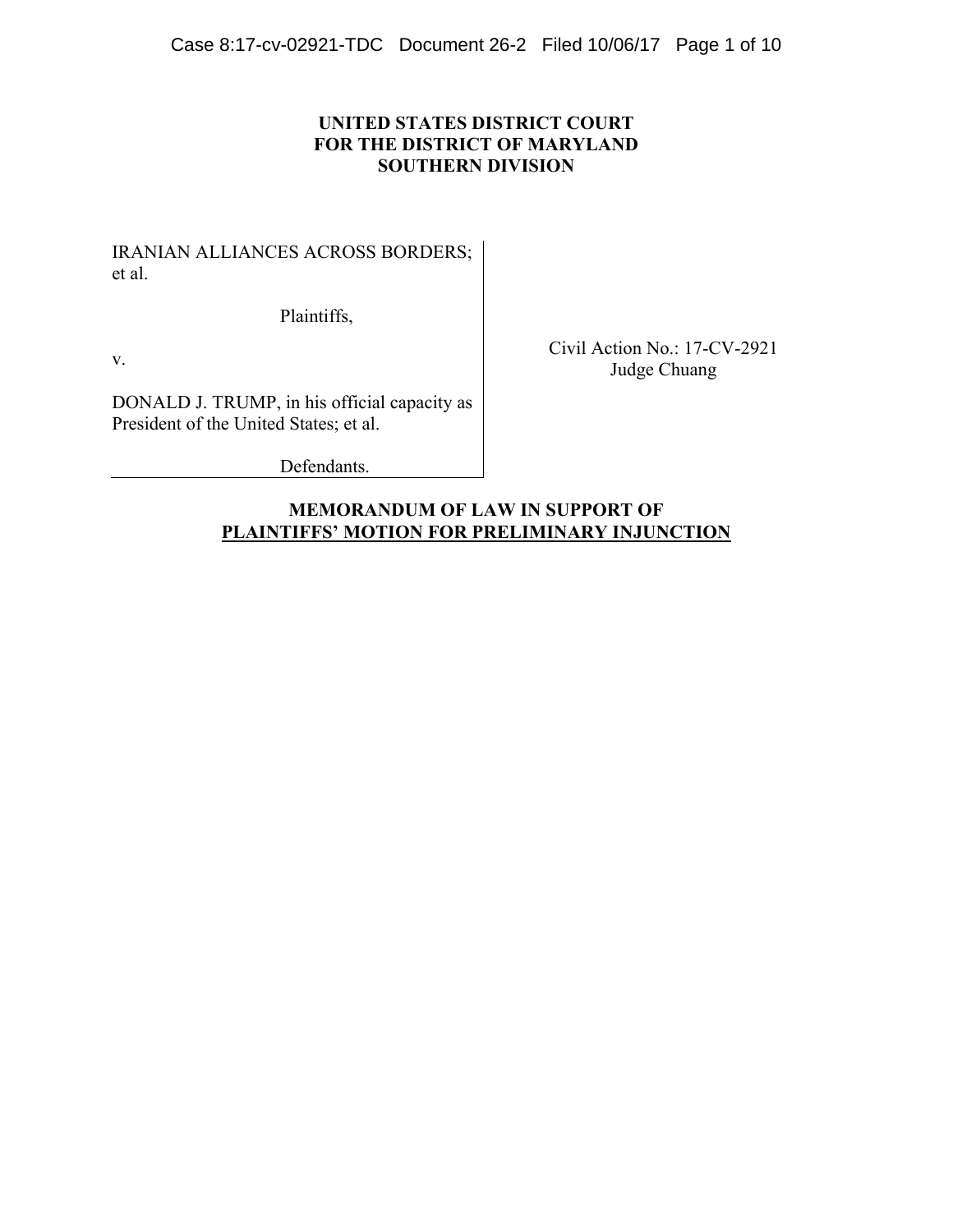Plaintiffs respectfully request a preliminary injunction preventing Defendants from implementing or enforcing the presidential proclamation entitled "Enhancing Vetting Capabilities and Processes for Detecting Attempted Entry Into the United States by Terrorists or Other Public-Safety Threats" (the "Proclamation"). For the reasons stated in the memorandum in support of the motion for a preliminary injunction filed today, October 6, 2017, in *Int'l Refugee Assist. Project v. Trump*, No. 8:17-cv-00361, Plaintiffs are likely to succeed on the merits of their claims, and the balance of equities and public interest favor an injunction. For the reasons stated below, Plaintiffs have standing to bring their claims and will suffer irreparable harm without an injunction.

#### **FACTUAL BACKGROUND**

Plaintiffs are a national nonprofit organization with significant operations in Maryland and six Maryland residents. They will suffer substantial and irreparable harm if the Proclamation is not enjoined.

1. Iranian Alliances Across Borders ("IAAB") is a national organization whose mission is to strengthen the Iranian diaspora community through leadership and educational programming that encourages collaboration and solidarity across borders and between communities. Declaration of Mana Kharrazi ¶¶ 2, 4 (attached hereto as Exhibit 1). IAAB organizes camps for youths, regional summits, Persian-language educational events, international conferences on the Iranian diaspora, and other activities. *Id.* ¶¶ 9-17. IAAB invites prominent scholars and other participants from outside the country, including from Iran, to the United States for these events. *Id.* ¶ 18.

As a result of the President's travel bans, IAAB has devoted substantial time supporting its members who have been "subjected to hate speech and intimidation in public places." *Id.* ¶ 7. The travel bans also have harmed IAAB by causing a reduction in applications for IAAB's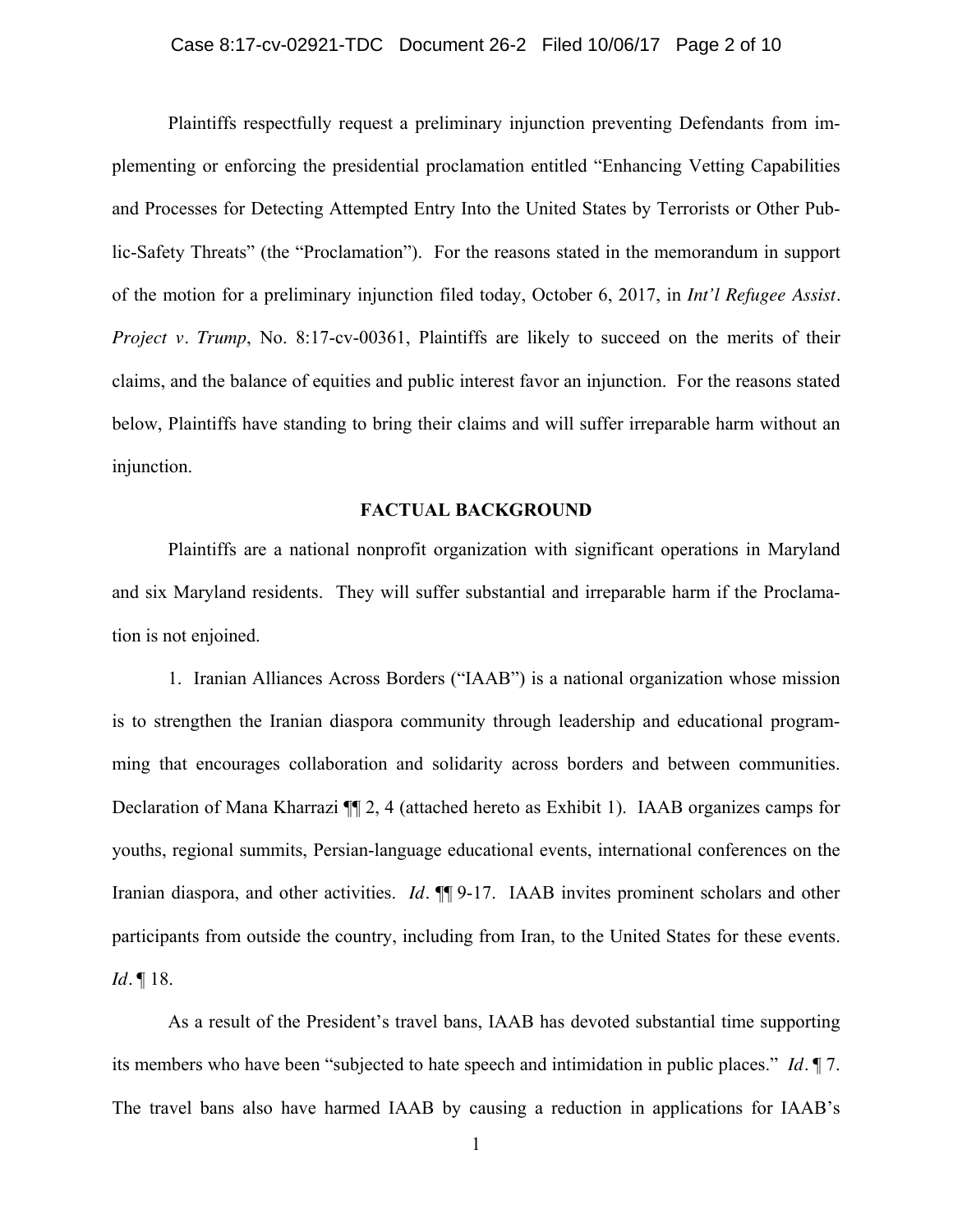#### Case 8:17-cv-02921-TDC Document 26-2 Filed 10/06/17 Page 3 of 10

summer camps from people residing abroad. *Id.* ¶ 9. If the Proclamation is not enjoined, it will significantly interfere with IAAB's ability to attract foreign visitors to its events. *Id.* ¶ 21. IAAB will hold an International Conference on the Iranian Diaspora in April 2018, which will include "scholars, students, journalists, artists, community leaders and other interested people" discussing "issues facing the Iranian diaspora community." *Id.* ¶ 17. Unless the Proclamation is enjoined, Iranian nationals will be unable to attend the conference. *Id.* ¶ 21.

2. Jane Doe #1 is a United States citizen who came to the U.S. in 2001 as a refugee, fleeing religious persecution in Iran. Declaration of Jane Doe #1 ¶¶ 2-3 (attached hereto as Exhibit 2). Until recently, she lived in Bethesda, Maryland. *Id.* ¶ 7. She has relocated to the United Arab Emirates on a temporary basis, because her husband currently lives there and does not currently have permission to reside in the United States. *Id.* ¶ 6. In June 2016, she submitted an I-130 immigration form for her husband, and the request was approved on September 20, 2017. *Id.* He is now waiting for his interview, which would typically occur within a few months. *Id.* If the Proclamation is not enjoined, his visa will be suspended, and Jane Doe #1 and her husband will be indefinitely prevented from building their life together in Maryland as they had hoped. *Id.*  $\parallel$  8. Their residency status in the United Arab Emirates is uncertain; they can never receive permanent residency and must continue to reapply for temporary residency every three years. *Id.* ¶ 9. They would face persecution if forced to return to Iran. *Id.* ¶ 10.

3. Jane Doe #2 is a U.S. citizen of Iranian origin who has lived her entire life in Maryland. Declaration of Jane Doe #2 ¶ 2 (attached hereto as Exhibit 3). She is a recent graduate of the University of Maryland, College Park, and continues to live and work in Maryland. *Id.* ¶¶ 3- 4. In February 2017, she applied for a K-1 visa for her fiancé who lives in Iran, and he completed his interview at the U.S. Embassy in Turkey on August 4, 2017. *Id.* ¶¶ 5-6. If the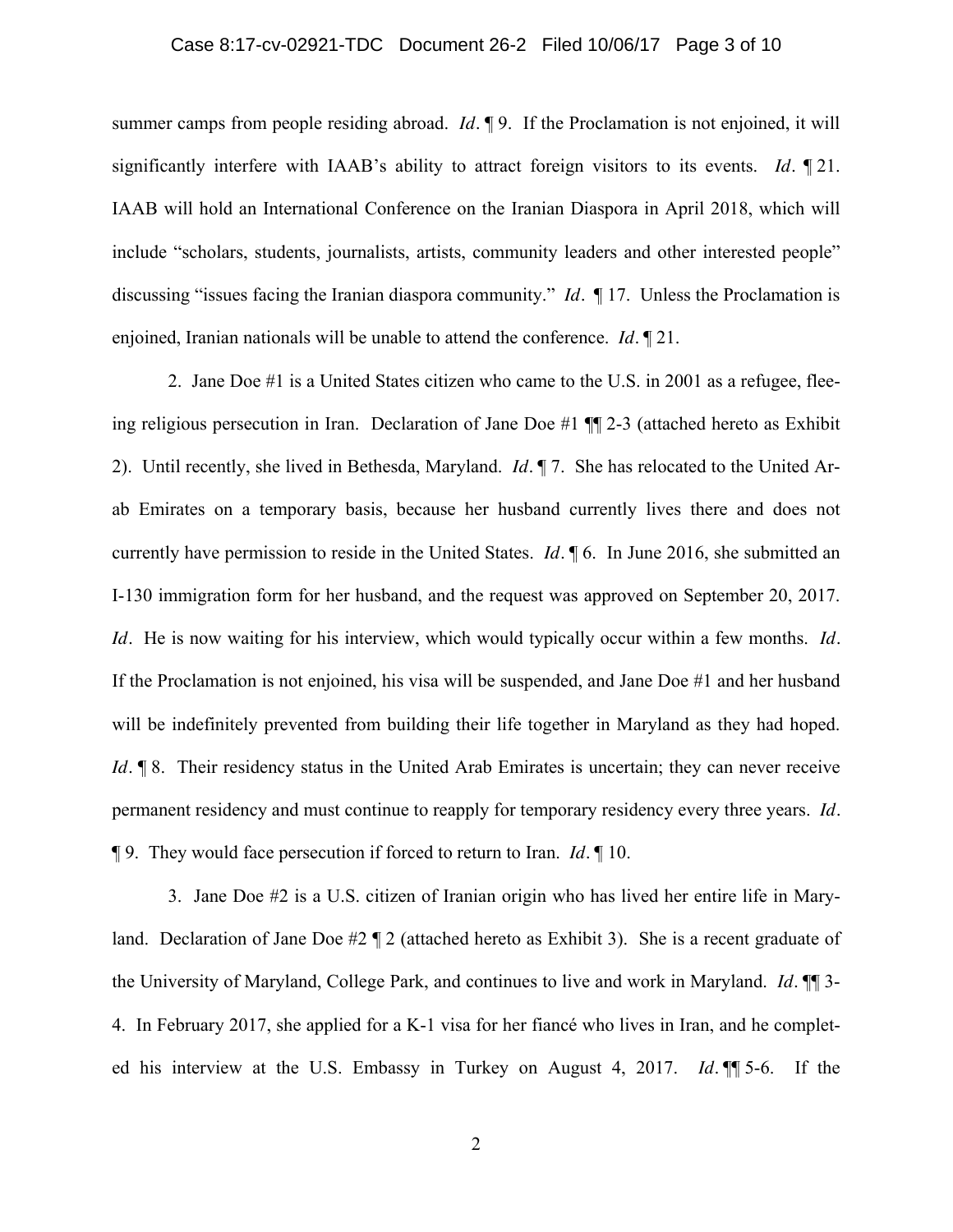#### Case 8:17-cv-02921-TDC Document 26-2 Filed 10/06/17 Page 4 of 10

Proclamation takes effect before the visa application is granted, Jane Doe #2 and her fiancé will not be able to live together in the United States. She will "have to choose between [her] home and [her] country here in Maryland and the love of [her] life, the man [she] want[s] to marry." *Id.* ¶ 7.

4. Jane Doe #3 is a U.S. citizen of Iranian origin who lives in Potomac, Maryland. Declaration of Jane Doe #3 ¶¶ 2, 4 (attached hereto as Exhibit 4). She came to the United States as a student in 1995 and became a citizen in 2004. *Id.* ¶ 3. She has a Master's Degree in Education from the George Washington University, and has been a special-education teacher for Montgomery County Public Schools since 2006. *Id.* ¶ 5. Her mother and oldest brother also immigrated and have become U.S. citizens, and her father is a Lawful Permanent Resident. *Id.* ¶ 6. Her youngest brother is the only family member remaining in Iran. *Id.* ¶ 7. Jane Doe #3 has an approved I-130 application for him to come to the United States, and he is waiting for an interview, which should be scheduled soon. *Id.* ¶ 7. If the Proclamation is not enjoined, processing of her petition will be suspended and she will be indefinitely prevented from reuniting here with her brother.

5. Jane Doe #5 is a 79-year-old Iranian national and Lawful Permanent Resident of the United States, who resides in Maryland. Declaration of Jane Doe #5 ¶¶ 2-3, 6 (attached hereto as Exhibit 5). She and her 90-year-old husband moved to the United States in 2010 to join their son, who became a U.S. citizen in 2009. *Id.* ¶¶ 2-3, 6. Her other son remains in Iran. *Id.* ¶ 4. His I-130 application has been approved, and he is now awaiting final approval to come to the United States. *Id.*  $\P$  4-5. Jane Doe #5 is wheelchair-bound and her husband also has significant health problems. *Id.* ¶ 6. Given her age and health problems, the Proclamation has caused her to be "extremely anxious, sad, and worried" that she "will never be able to see [her] son." *Id.* ¶ 7.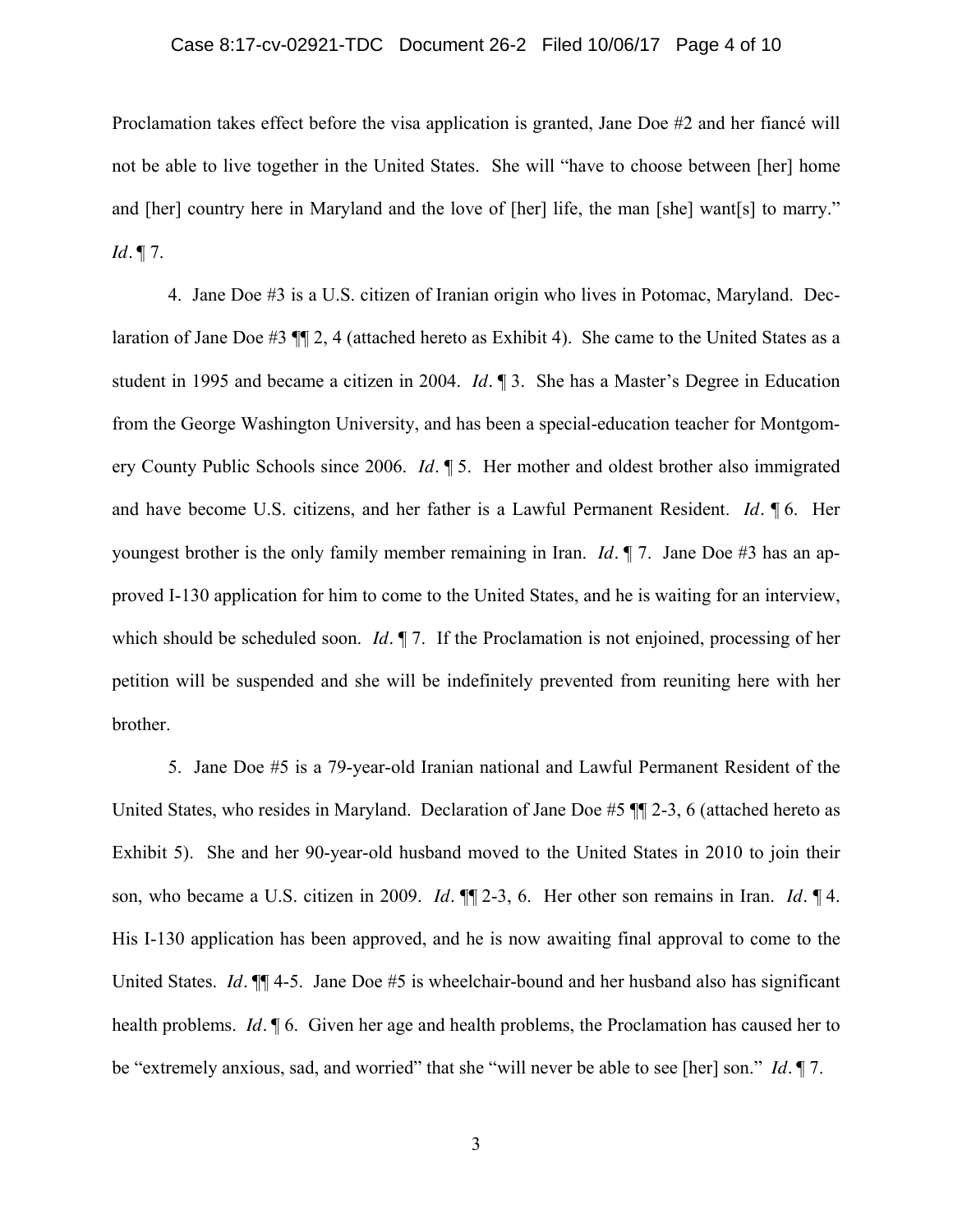## Case 8:17-cv-02921-TDC Document 26-2 Filed 10/06/17 Page 5 of 10

6. John Doe #6 is an Iranian national and a Lawful Permanent Resident of the United States, who has lived in the United States for five years and works as an engineer. Declaration of John Doe #6 ¶¶ 2-3 (attached hereto as Exhibit 6). His wife is also Iranian; she works as a biochemistry researcher at the National Institutes of Health. *Id.* ¶ 2. They have together made their home in Maryland. *Id.* **[100]** 3. John Doe #6 and his wife came to the United States to contribute their professional skills to their new home, but now they feel "targeted and threatened" by the Proclamation's "hostility to Iranians generally and to Muslims in particular." *Id.* ¶¶ 7, 9. His mother-in-law and sister-in-law have applied for tourist visas to visit them, and both had their interviews at the U.S. Embassy in Dubai on January 5, 2017. *Id.* ¶ 5. If their visas are not issued before the Proclamation takes effect, John Doe #6 and his wife will indefinitely be separated from some of their closest and dearest family members.

#### **ARGUMENT**

### **I. Plaintiffs Have Standing To Assert Their Claims.**

A plaintiff has standing if three requirements are met: (1) she has "suffered injury in fact"; (2) the injury is "fairly traceable to the defendants' actions"; and (3) the injury is "likely" to be redressed by a favorable decision." *Int'l Refugee Assist. Project v. Trump*, 857 F.3d 554, 581 (4th Cir. 2017) ("*IRAP II*"). A claim is justiciable so long as one plaintiff establishes standing to bring it. *See Int'l Refugee Assist. Project v. Trump*, 241 F. Supp. 3d 539, 549 (D. Md. 2017) ("*IRAP I*"). Plaintiffs have standing to bring each of their claims.

**Injury in fact.** Plaintiffs will suffer injury-in-fact unless the Proclamation is enjoined. The Doe Plaintiffs will be injured because the Proclamation will indefinitely delay the issuance of visas to their loved ones, and could make it impossible for them to get visas. For example, Jane Doe #1 has an application pending for her husband to come to the United States, Jane Doe #2 has an application pending for her fiancé, Jane Doe #3 has an application pending for her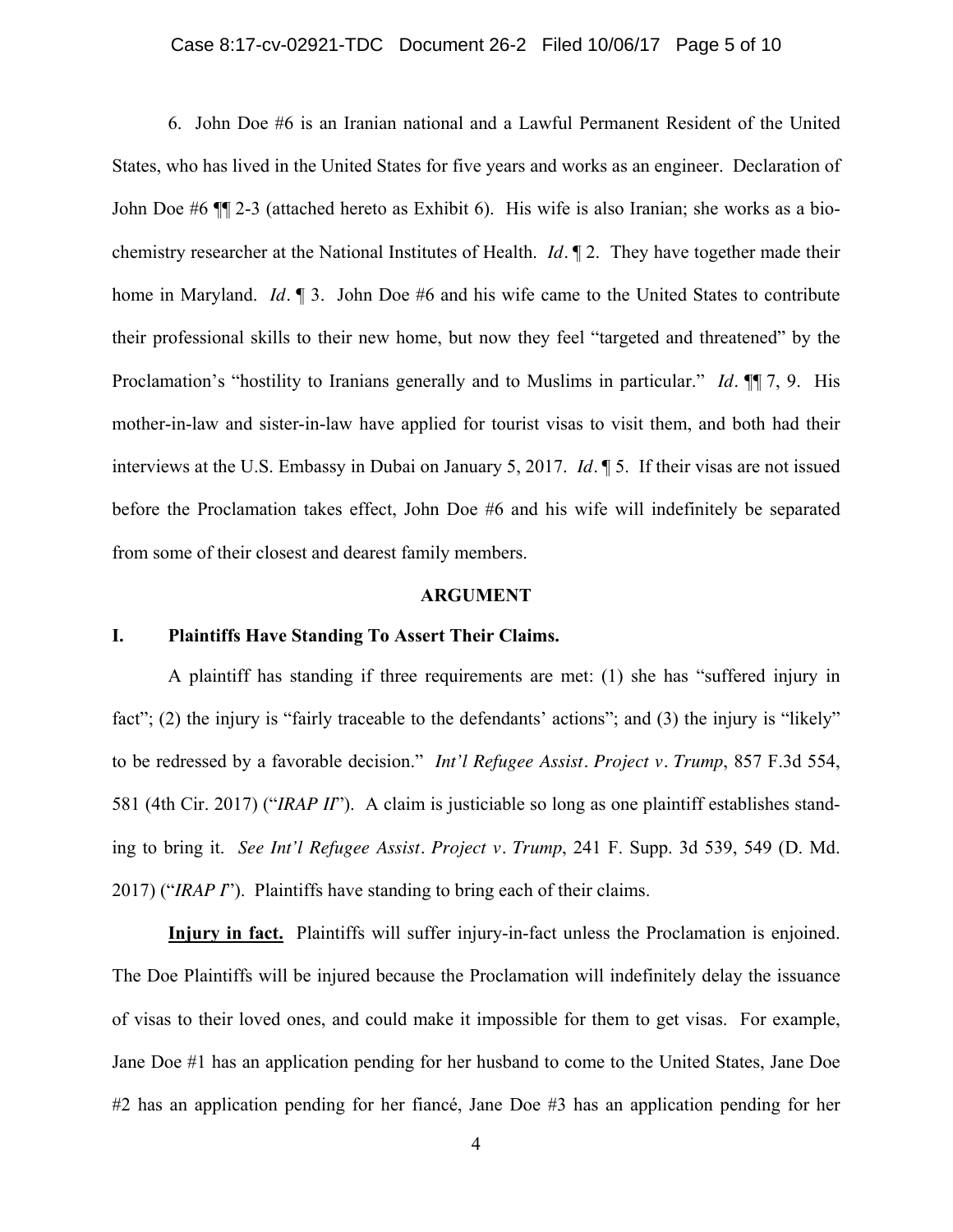#### Case 8:17-cv-02921-TDC Document 26-2 Filed 10/06/17 Page 6 of 10

brother, Jane Doe #5 has an application pending for her son, and John Doe #6's mother-in-law and sister-in-law have pending applications for visitor visas. *See* pp. 1-4 *supra*. The Proclamation would prevent all of these applications from being granted.

These delays in issuing visas satisfy the injury-in-fact requirement. In *IRAP II*, the Fourth Circuit held that Doe #1 in that litigation had established injury-in-fact because the challenged executive order ("EO-2") would "bar his wife's entry into the United States and prolong their separation." *IRAP II*, 857 F.3d 554 at 583. The government did not challenge that "prolonged separation of family members can constitute an injury-in-fact," but instead argued that the injury was not imminent. *Id.* Rejecting that argument, the Fourth Circuit found "a 'real and immediate' threat that [EO-2] would prolong Doe #1's separation from his wife, either by delaying the issuance of her visa or denying her visa and forcing her to restart the application process." *Id.* at 584 (citation omitted). The Ninth Circuit reached the same conclusion in *Hawaii v. Trump*, holding that the plaintiff had standing because EO-2 created "a barrier to reunification with [plaintiff's] mother-in-law in light of her stalled visa process." 859 F.3d 741, 763 (9th Cir. 2017); *see also IRAP I*, 241 F. Supp. 3d at 549 (plaintiffs asserted sufficient injury because "the delay or denial of the issuance of visas will cause injury in the form of continued separation from their family members"). $<sup>1</sup>$ </sup>

Plaintiffs also suffer injury-in-fact because the Proclamation sends the message that Muslims "are outsiders, not full members of the political community." *IRAP II*, 857 F.3d at 582

 $\overline{a}$ 

<sup>1</sup> Plaintiffs similarly have standing to bring an equal protection claim because they allege that the Proclamation denies them the same opportunity as non-Muslims to seek visas for their relatives. *See, e.g., Ne. Fla. Chapter of Associated Gen. Contractors of Am. v. City of Jacksonville*, 508 U.S. 656, 666 (1993) ("The 'injury in fact' in an equal protection case of this variety is the denial of equal treatment resulting from the imposition of the barrier, not the ultimate inability to obtain the benefit.").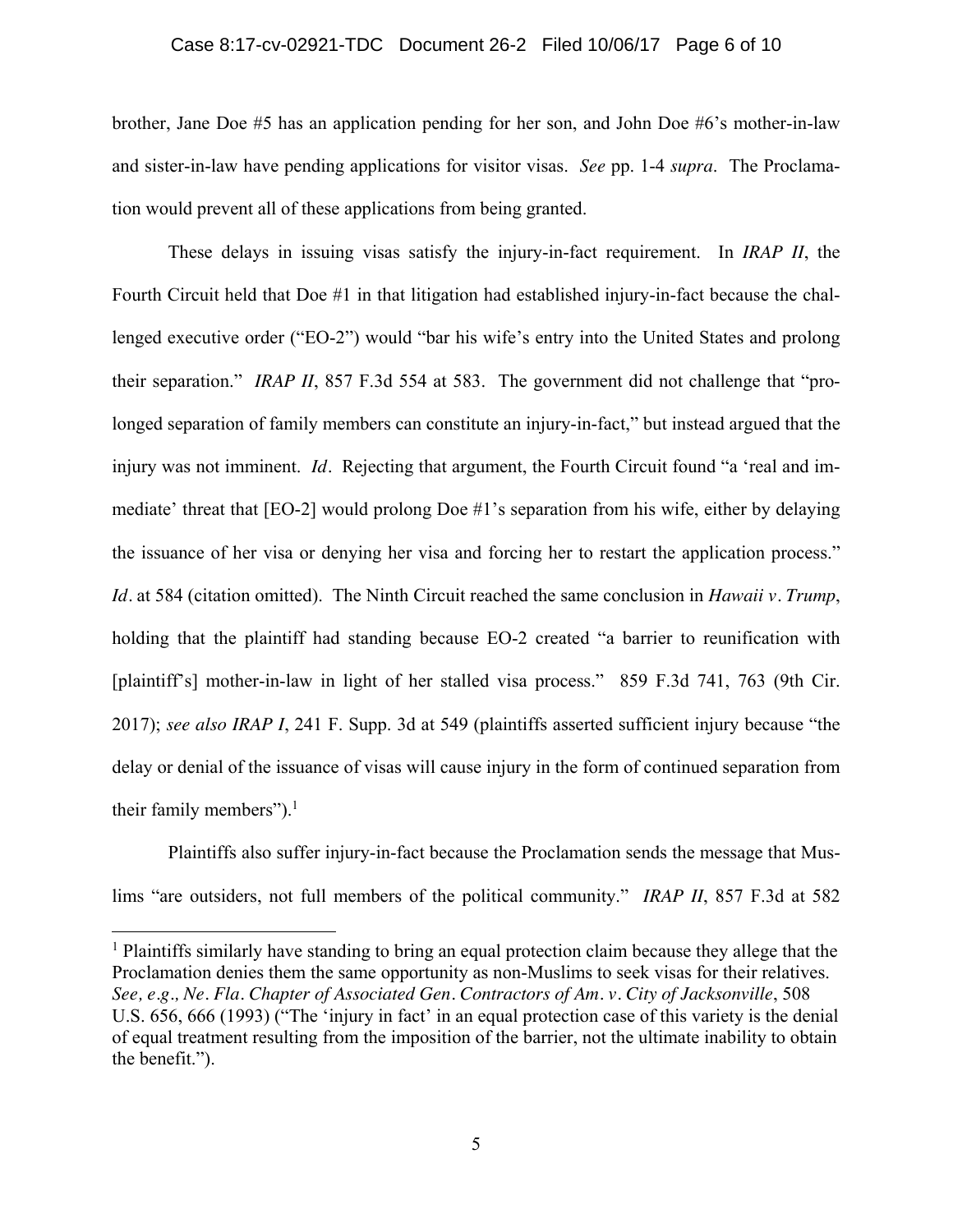## Case 8:17-cv-02921-TDC Document 26-2 Filed 10/06/17 Page 7 of 10

(quotation marks and citation omitted). As John Doe #6 explains, "I feel personally attacked, targeted, and disparaged by this new Proclamation, which shows hostility to Iranians generally and to Muslims in particular. . . . And it makes me fear for my safety and the safety of my wife, my loved ones, and my community." John Doe #6 Decl. ¶ 9. Other plaintiffs feel the same way. *See, e.g.*, Jane Doe #2 Decl. ¶ 9 ("I feel dismayed and fearful that my country is enacting official policies that discriminate against me and make me feel that I do not belong here.").

The Fourth Circuit held that this injury is sufficient to establish standing. As the court of appeals explained: "'Feelings of marginalization and exclusion are cognizable forms of injury.'" *IRAP II*, 857 F.3d at 582 (quoting *Moss v. Spartanburg Cty. Sch. Dist. Seven*, 683 F.3d 599, 607 (4th Cir. 2012)). That is because "one of the core objectives of modern Establishment Clause jurisprudence has been to prevent the State from sending a message to non-adherents of a particular religion 'that they are *outsiders*, not full members of the political community.'" *Id.* (quoting *Moss*, 683 F.3d at 607). In *IRAP II*, Doe #1 explained how EO-2 had "caused him to fear for his personal safety in this country and wonder whether he should give up his career in the United States and return to Iran to be with his wife." *Id.* at 584-85. The Fourth Circuit held that this evidence was sufficient to establish standing because it was "consistent with the '[f]eelings of marginalization and exclusion' injury [the court] recognized in *Moss*, 683 F.3d at 607." *Id.* at 585.

IAAB will also suffer injury-in-fact if the Proclamation is not enjoined. IAAB has had to "devote significant time responding to members of our community who were subjected to hate speech and intimidation in public places, and/or were otherwise distressed and stigmatized by" the President's travel bans. Kharrazi Decl. ¶ 7. The Proclamation will also interfere with IAAB's ability to put on its conferences. As IAAB explains, "At prior conferences, about half of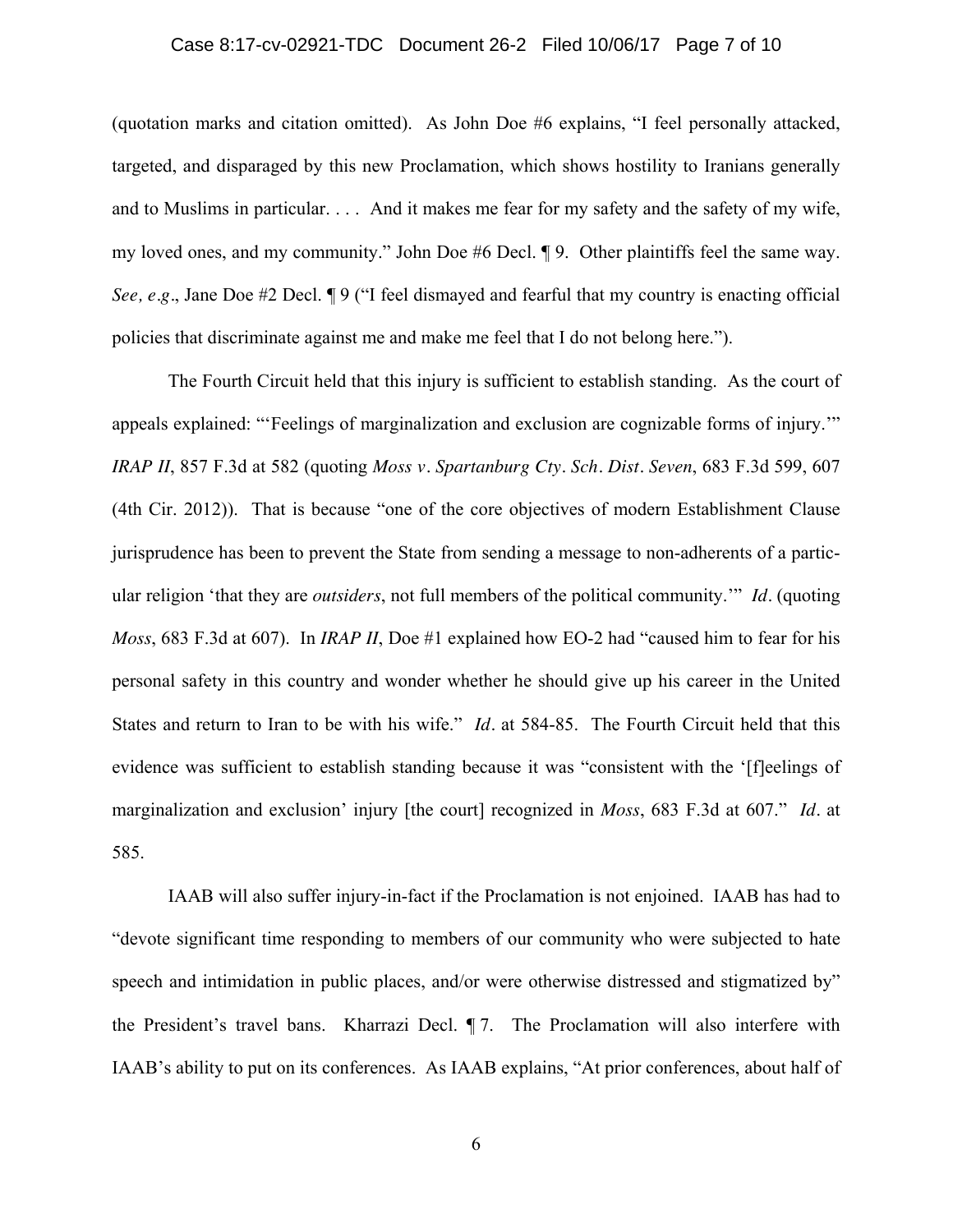## Case 8:17-cv-02921-TDC Document 26-2 Filed 10/06/17 Page 8 of 10

the invited speakers come from outside the United States, including from Iran. They often bring other members of their organizations or faculty." *Id.* ¶ 18. And "there is always an international presence that includes attendees from outside the United States, including Iran." *Id.* ¶ 19. The Proclamation will also hurt IAAB's summer camps, which attract visitors from overseas. *Id.* ¶ 9. The Proclamation would prevent many of these people from coming to the United States, thereby injuring IAAB by reducing attendance at events for which it invests significant resources to organize and promote. *See Hawaii*, 859 F.3d at 783 (state is injured by EO-2's "constraints to recruiting and attracting students and faculty members to the University of Hawai'i").

**Traceability and Redressability.** The remaining requirements for standing are easily satisfied. Plaintiffs' injuries can be directly traced to the Proclamation. Enjoining the Proclamation would allow the Doe Plaintiffs' relatives to have their visa applications processed and IAAB to invite speakers and attendees from Iran and other countries to its events. These requirements were not seriously disputed in the EO-2 litigation, and they should not be disputed here. As the Ninth Circuit explained, "While not challenged by the Government, it is also clear that [plaintiff] has established causation and redressability. His injuries are fairly traceable to the Order, satisfying causation, and enjoining EO2 will remove a barrier to reunification and redress that injury, satisfying redressability." *Hawaii*, 859 F.3d at 763. The same is true here.

#### **II. Plaintiffs Will Suffer Irreparable Harm Absent Injunctive Relief.**

Plaintiffs face irreparable harm from the Proclamation. In *Hawaii*, the Ninth Circuit held that there was irreparable harm based on, among other things, "prolonged separation from family members" and "constraints to recruiting." 859 F.3d at 782. These harms are irreparable because they "are not compensable with monetary damages." *Id.* at 782-83.

Plaintiffs suffer similar irreparable injuries. As in *Hawaii*, the Doe Plaintiffs face prolonged separation from their family and loved ones. Jane Doe #1 will be forced to choose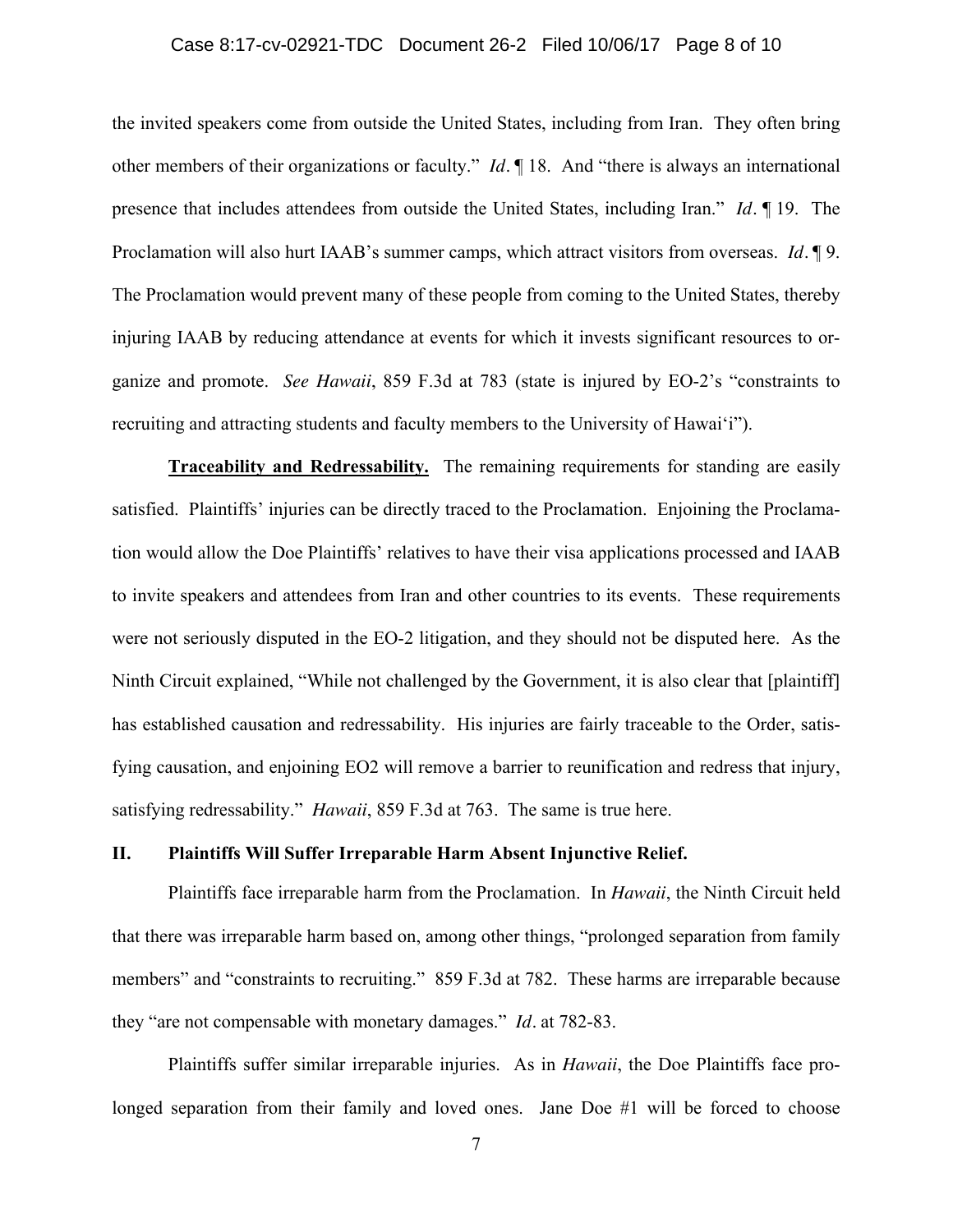## Case 8:17-cv-02921-TDC Document 26-2 Filed 10/06/17 Page 9 of 10

between living without her husband in the United States and living with him in a foreign country where they could be expelled for any reason. Jane Doe #1 Decl.  $\P$  13. Jane Doe #2 must similarly "choose between my home and my country here in Maryland and the love of my life, the man I want to marry." Jane Doe #2 Decl. ¶ 7. Jane Doe #3 may never see her youngest brother again. Jane Doe #5, an elderly woman in poor health, may never see her son again. John Doe #5 Decl. ¶¶ 6-7. And John Doe #6 and his wife may never see his wife's mother and sister again. John Doe #6 Decl. ¶ 6. These injuries are more than sufficient to establish irreparable harm. Indeed, the harm here is substantially worse than in *Hawaii*. The Executive Orders were set to expire within a few months, but the Proclamation has no expiration date, and so the Doe Plaintiffs will be separated from family members indefinitely.

Like the State in *Hawaii*, IAAB faces difficulties in "recruiting and attracting" people to its events. 859 F.3d at 782. The Proclamation will interfere with IAAB's ability to attract leading scholars from Iran and other affected countries to its International Conference on the Iranian Diaspora. It will also hurt IAAB's summer camps, which attract visitors from countries subject to the Proclamation.

Even without this evidence of concrete harms that will flow from the Proclamation, Plaintiffs could demonstrate irreparable harm based on their likelihood of success on their Establishment Clause claim. As the Fourth Circuit explained, "in the context of an alleged violation of First Amendment rights, a plaintiff's claimed irreparable harm is inseparably linked to the likelihood of success on the merits." *IRAP II*, 857 F.3d at 601 (quotation marks and citation omitted). That is because "loss of First Amendment freedoms, for even minimal periods of time, unquestionably constitutes irreparable injury." *Id.* at 602 (quoting *Elrod v. Burns*, 427 U.S. 347, 373 (1976) (plurality opinion)). "[B]ecause of the inchoate, one-way nature of Establishment Clause